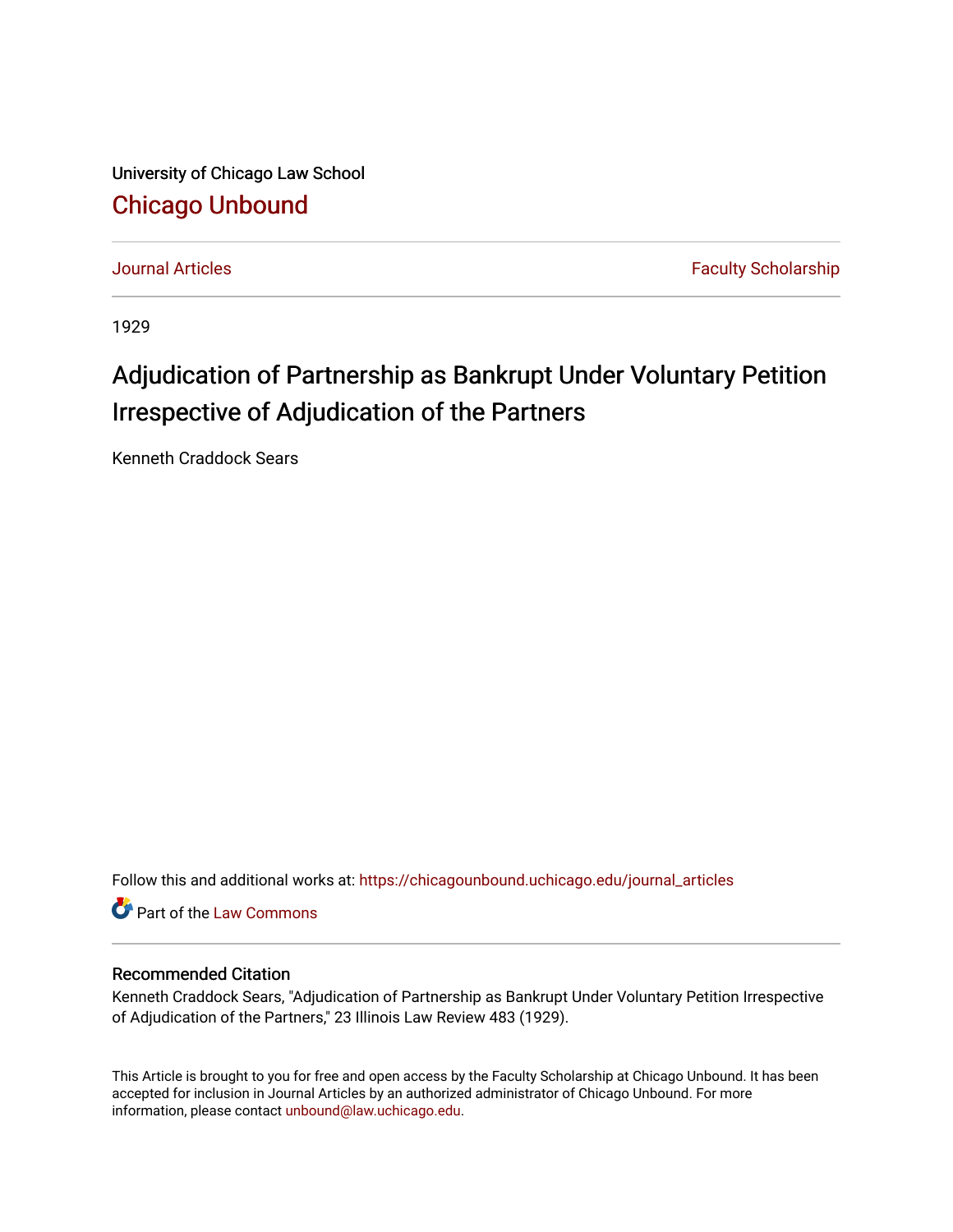## **COMMENT ON RECENT CASES**

BANKRUPTCY-PARTNERSHIP-VOIDABLE JUDGMENT LIENS. [United States] At length another cause of action<sup>1</sup> has come to rest and the law of bankruptcy as it involves the field of partnership has been clarified at one point. The Liberty National Bank over eight years ago secured a judgment against the Roanoke Provision Company, a partnership, and the two partners individually. They were insolvent at that time. This judgment became a lien upon the real estate of the judgment debtors. Within four months the partnership was adjudicated a bankrupt upon an involuntary petition which alleged insolvency. More than eight months thereafter the two partners separately and individually were adjudged bankrupts. The bank filed its claim, based on the judgments, against the separate estates of the two partners and asserted that it was entitled to priority by virtue of its lien. The trustee opposed this claim upon the theory that the adjudication of the partnership as bankrupt-as distinguished from the adjudication of the two partners individually—within four months after the judgment was secured caused the judgment lien to be "null and void" under sec. **67f** of the Bankruptcy Act. The Supreme Court of the United States held in the case under review that the claim of the bank to priority was well founded and rejected the argument of the trustee.<sup>2</sup>

To state the decision in other terms the adjudication of the partnership as an entity is one thing and the adjudication of the partners individually is something different. The first adthe partners individually is something different.

*1. Liberty National Bank v. Bear* (1928) 48 Sup. Ct. Rep. 252. See also *Bear v. Liberty Natt. Bank* (1922) 285 Fed. 703; s. c. **265 U. S.** 365, 44 Sup. Ct. Rep. 499, 68 L. Ed. 1057; s. c. 4 Fed. (2d) 240; 18 Fed. (2d) 281. No reference was made to *Ft. Pitt, etc., Co. v. Diser* (1917) 239 Fed. 443. It seems fundamentally to be opposed to the opinion under review.

2. Contrast these two points of view:

"It cannot be that the bankruptcy of the partnership carries the partners into the proceeding with their assets and liabilities for the purpose of proving debts, adjusting equities, preventing preferences generally, and distributing to creditors the individual as well as partnership assets, and yet does not carry them in for the two other main purposes of the bankruptcy statute, namely, protecting creditors against the preference of liens acquired within four months of bankruptcy, and discharging the debtor from his debts." 285 Fed. 705.

"We cannot believe that Congress intended to limit and weaken the broad provision of See. **5a** permitting a partnership to be adjudged a bankrupt, by making it essential to such an adjudication that the partners should also be adjudged bankrupts individually. So to hold would make it impossible, in an involuntary proceeding, to adjudge bankrupt a partnership as a separate entity, although it was insolvent and had committed an act of bankruptcy, if any of the partners could not be adjudged a bankrupt because he had not committed an individual act of bankruptcy or was a person exempt from such an adjudication, or for any other adequate reason" 48 Sup. Ct. Rep. **252.**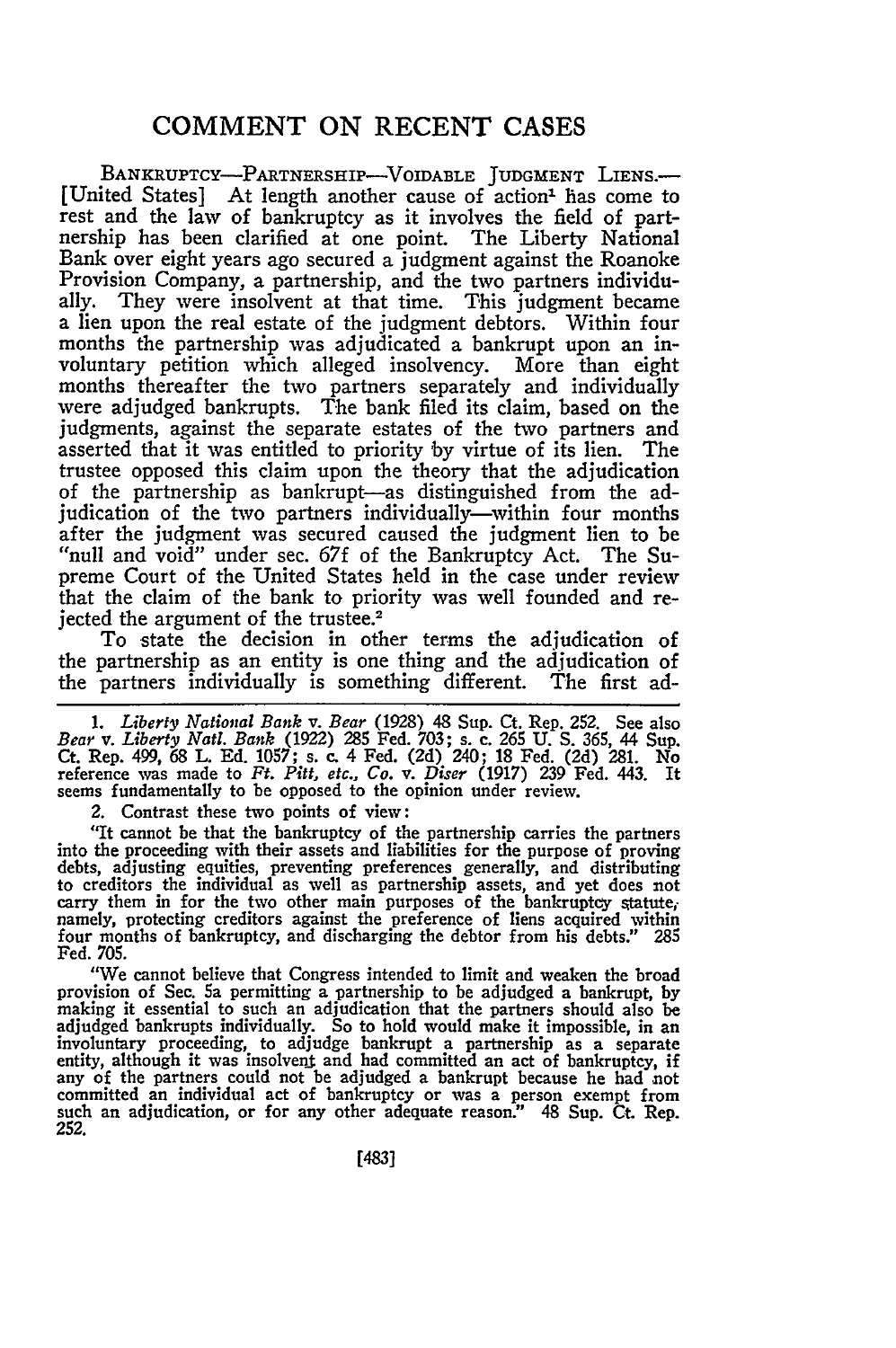judication does not carry with it the adjudication of the partners individually for the purpose of setting a zero hour in the process of invalidating liens.

Thus it comes to pass that the United States Supreme Court has recognized the entity theory of a partnership under the Bankruptcy Act. So much is expressly avowed by Mr. Justice Sanford who wrote the opinion.

The law of partnership is made intricate because there is no agreement as to the fundamental theory underlying this sort of a business association. The conflict between the entity theory and the aggregate theory seems to be as sharp as ever. There seems to be a tendency to explain that this court or that court adheres to one theory or the other.<sup>3</sup> The writer has thought it more accurate to say that most, if not all, courts make use of both theories when convenient as devices for rationalizing results which they seek to reach. If the courts would only frankly avow what seems to be the truth probably there would be less confusion than there is today.

It has been frequently stated that section five of the Bankruptcy Act was written with a view of handling a partnership as an entity. But time is a great leveller of hopes and the results have not been what may have been expected.

It may be regarded as definitely settled that now a partnership may be adjudicated a bankrupt without regard to an adjudication of the partners individually.<sup>4</sup> The reverse is also true. This partakes of the entity theory.

However if a partnership as an entity is made bankrupt the trustee may draw unto himself the individual assets of partners.6 The decision which announced this has been something of a storm center. It is hardly consistent with an unadulterated entity theory.<sup>7</sup>

3. For example, see 41 Harv. Law Rev. 1044, 1046, reviewing the case here noted.

4. See the long list of decisions cited for this in the opinion inder review.

5. In re *Mercur* (1903) 122 Fed. 384.

*6. Francis v. McNeal* (1913) 228 U. S. 695, 33 Sup. Ct. Rep. 701, 57 L. Ed. 1029, L. R. A. 1915-E, 706. In 41 Harv. Law Rev. 1045, it is stated: "It is settled in the federal circuit courts that a partner may be required to file a schedule of his individual assets and liabilities and that these assets may be administered in the partnership bankruptcy even though the pa bankrupt." This is followed by a note: "It is not clear whether the Supreme Court has directly decided this question. See *Francis v. McNeal* (1913) 228 U. *S.* 695. In this case the court assumed that the partner had consented to filing a schedule and so could not complain. The reasoning of the case, however, would render consent immaterial, and the lower courts treat it as an authority for their procedure." The basis of this refinement seems to be a statement in the opinion that

"Francis has consented and agreed to hand over his property according to the order of the'court." One may doubt whether such an agreement means anything in particular. Most of us have to obey the orders of court whether or not we consent to them. Furthermore it would seem as if Francis resisted

the order and thus the matter was taken into the U.S. Supreme Court.<br>7. Notice this language of Mr. Justice Holmes: "Finally it would be a<br>third incongruity to grant a discharge in such a case from the debt consid-